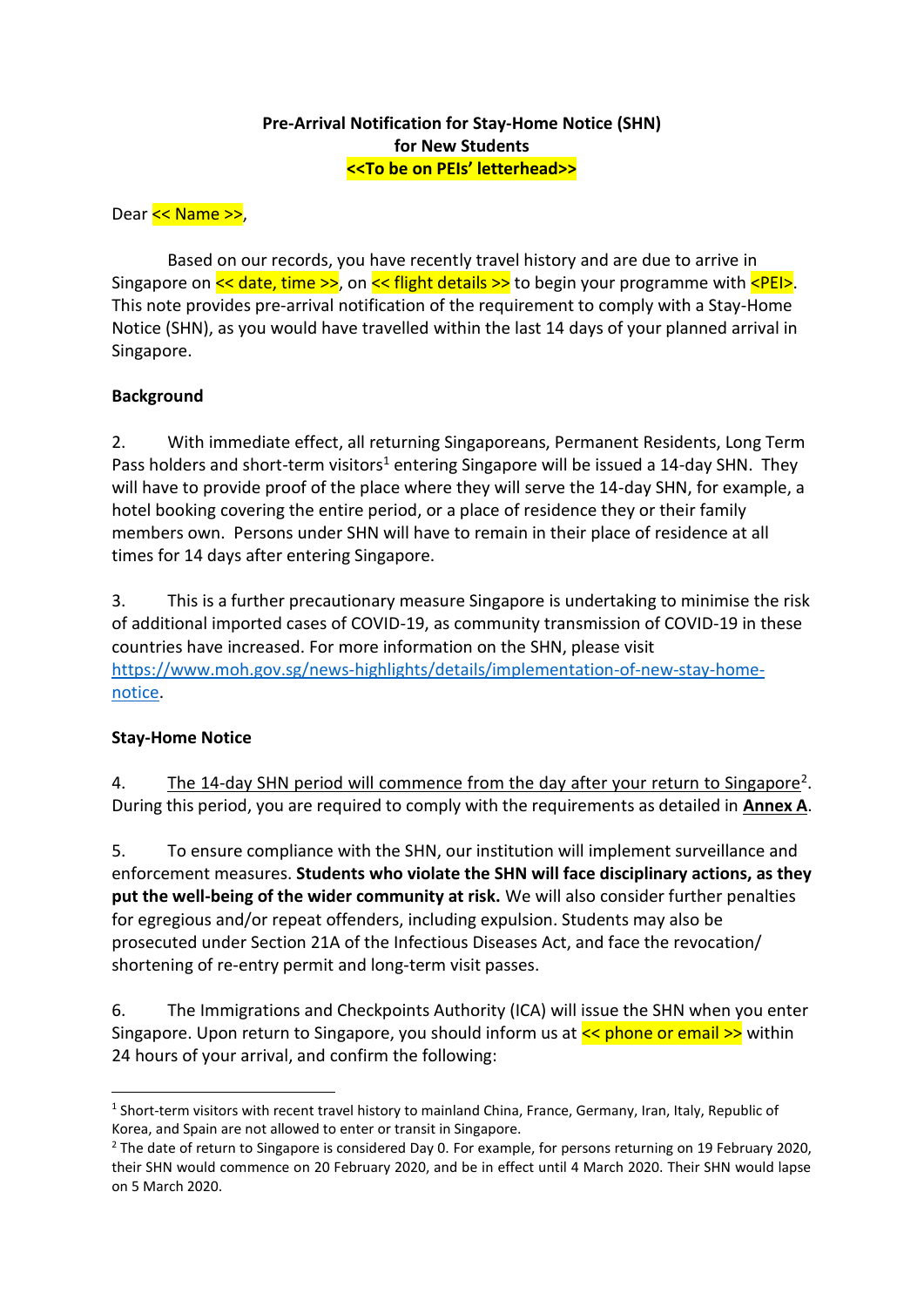- a. Contact number in Singapore
- b. Residential address in Singapore (that you will be serving out the SHN at)
- c. Whether you have been served the SHN by ICA

### **Acknowledgement of Pre-Arrival Notification**

7. Please acknowledge receipt of this pre-arrival notification by  $\leq$  date  $\geq$ , via  $\leq$ email/link >>. You should confirm the following details:

- a. NRIC/FIN
- b. Contact number in Singapore
- c. Residential address in Singapore
- d. Date of return to Singapore, and flight details

8. You may also contact << PEI contact >> at << phone >> or << email >> if you have further queries. Thank you.

Yours sincerely,

<< sign-off by PEI >>